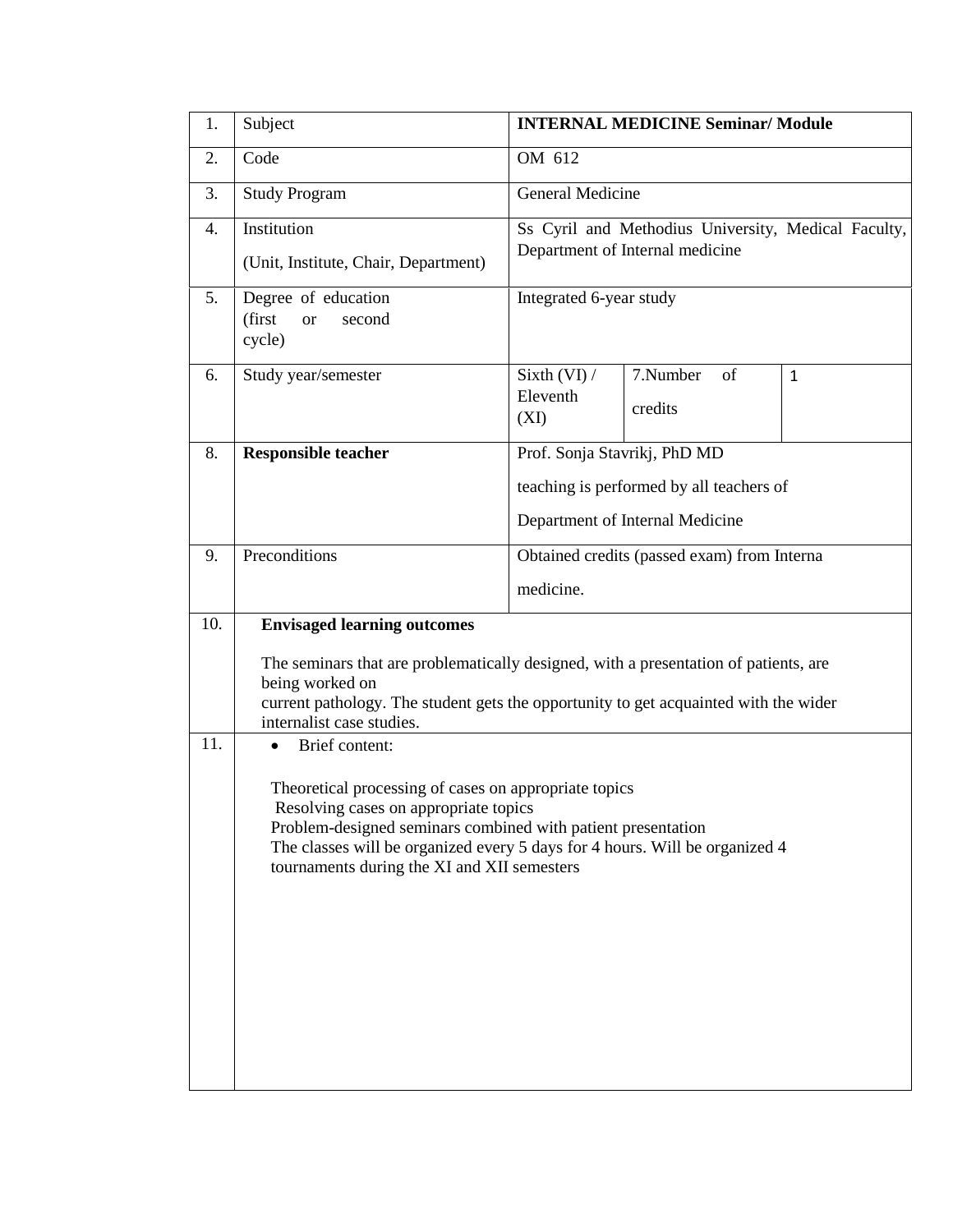| 12. | <b>Methods of studying:</b>                                                              |                                |                                                      |                            |                                       |            |      |  |
|-----|------------------------------------------------------------------------------------------|--------------------------------|------------------------------------------------------|----------------------------|---------------------------------------|------------|------|--|
|     | It takes place on a mentoring principle with professors.                                 |                                |                                                      |                            |                                       |            |      |  |
|     | The student actively participates in discussions and public case presentations           |                                |                                                      |                            |                                       |            |      |  |
|     | The student will work every day on a rotation system in seminar groups from              |                                |                                                      |                            |                                       |            |      |  |
|     | 20 students, will have a meeting with experts, will participate in a discussion "for and |                                |                                                      |                            |                                       |            |      |  |
|     | against"                                                                                 |                                |                                                      |                            |                                       |            |      |  |
|     | A tutoring model of teaching will be performed by solving cases                          |                                |                                                      |                            |                                       |            |      |  |
| 13. |                                                                                          | Total available time:          | 30 classes                                           |                            |                                       |            |      |  |
| 14. | Organization of the course                                                               |                                |                                                      | 20 classes - seminars      |                                       |            |      |  |
|     |                                                                                          |                                |                                                      |                            | 10 classes - home individual learning |            |      |  |
| 15. |                                                                                          | Forms of teaching              |                                                      |                            | Theoretical course                    |            |      |  |
|     | activities                                                                               |                                | 15.2.                                                | Practical course,          |                                       | 20 classes |      |  |
|     |                                                                                          | Seminars                       |                                                      |                            |                                       |            |      |  |
| 16. | Other forms of activities                                                                |                                | 16.1.                                                | Practice                   |                                       |            |      |  |
|     |                                                                                          |                                | 16.2.                                                | Individual tasks           |                                       |            |      |  |
|     |                                                                                          |                                | 16.3.                                                | Individual (home) learning |                                       | 10 classes |      |  |
| 17. | Method of assessment                                                                     |                                |                                                      |                            |                                       |            |      |  |
|     | Final exam<br>17.1<br>Case resolution (seminar paper)                                    |                                |                                                      |                            |                                       |            |      |  |
|     |                                                                                          |                                | Written exam                                         |                            | Min.                                  | Max.       |      |  |
|     |                                                                                          |                                |                                                      |                            |                                       | 15         | 30   |  |
|     |                                                                                          |                                |                                                      | Oral exam                  |                                       | 15         | 30   |  |
|     |                                                                                          |                                |                                                      |                            |                                       |            |      |  |
|     | 17.2                                                                                     | Seminar                        | Seminar paper written $+$ oral presentation          |                            |                                       |            |      |  |
|     |                                                                                          | paper/project                  |                                                      |                            |                                       |            |      |  |
|     |                                                                                          | (oral/written<br>presentation) |                                                      |                            |                                       |            |      |  |
|     | 17.3                                                                                     | Active                         |                                                      |                            |                                       | Min.       | Max. |  |
|     |                                                                                          | participation                  | Seminars*                                            |                            | 30                                    | 40         |      |  |
|     |                                                                                          |                                | * The seminars are organized for 5 days and 4 hours. |                            |                                       |            |      |  |
|     | Attendance: 4 points; activity: 4 points                                                 |                                |                                                      |                            |                                       |            |      |  |
|     |                                                                                          |                                |                                                      |                            |                                       |            |      |  |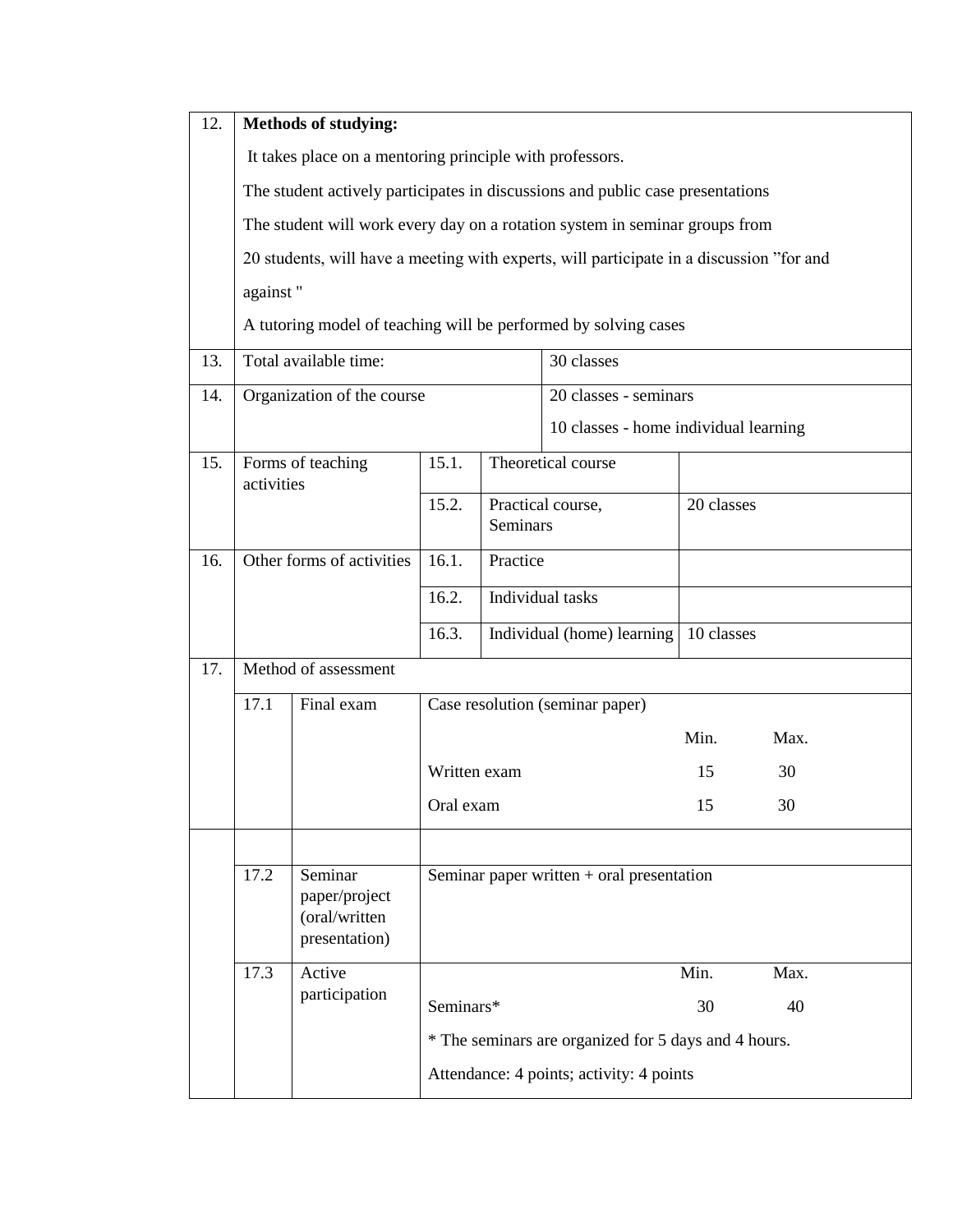| 18. | Grading criteria<br>(points / grade)                   |                                                                                 |                                                                         |                                                                                                                                                                                                                                                        | The student must win a minimum of 60 points.<br>The student assessment is descriptive (passed). |                                                                           |              |  |
|-----|--------------------------------------------------------|---------------------------------------------------------------------------------|-------------------------------------------------------------------------|--------------------------------------------------------------------------------------------------------------------------------------------------------------------------------------------------------------------------------------------------------|-------------------------------------------------------------------------------------------------|---------------------------------------------------------------------------|--------------|--|
| 19. | Requirement for signature<br>and taking the final exam |                                                                                 |                                                                         | Conditional criteria:<br>To get a signature the student needs to attend them<br>and to actively participate in seminars and win<br>minimum points<br>To access the final exam the student must<br>prepare a seminar paper and power point presentation |                                                                                                 |                                                                           |              |  |
| 20. |                                                        | Macedonian<br>Language of instruction                                           |                                                                         |                                                                                                                                                                                                                                                        |                                                                                                 |                                                                           |              |  |
| 21. |                                                        | Method of monitoring the<br>quality of teaching process<br>teaching performance |                                                                         |                                                                                                                                                                                                                                                        | Student anonymous evaluation of the course and<br>teachers and associates participating in      |                                                                           |              |  |
| 22. | <b>Textbooks</b>                                       |                                                                                 |                                                                         |                                                                                                                                                                                                                                                        |                                                                                                 |                                                                           |              |  |
|     |                                                        |                                                                                 | Mandatory                                                               |                                                                                                                                                                                                                                                        |                                                                                                 |                                                                           |              |  |
|     | 22.1.                                                  | 1.                                                                              | editors,                                                                | Anthony Howchi and                                                                                                                                                                                                                                     | Principles of<br>internal medicine<br>of Harrison                                               | Skopje:<br>Tabernakul,<br>17                                              | 2011         |  |
|     |                                                        | 2.<br>3.                                                                        | Lynn S. Beckley,<br>Peter G. Shilagi,<br>Lee Gouldman,<br>Denis Osiello |                                                                                                                                                                                                                                                        | <b>Bates Handbook for</b><br>clinical<br>examinations and<br>taking history,<br>Cecil Medicine  | Skopje:<br>Academically<br>seal, 10<br>edition,<br>Skopje:<br>Tabernakul, | 2012<br>2012 |  |